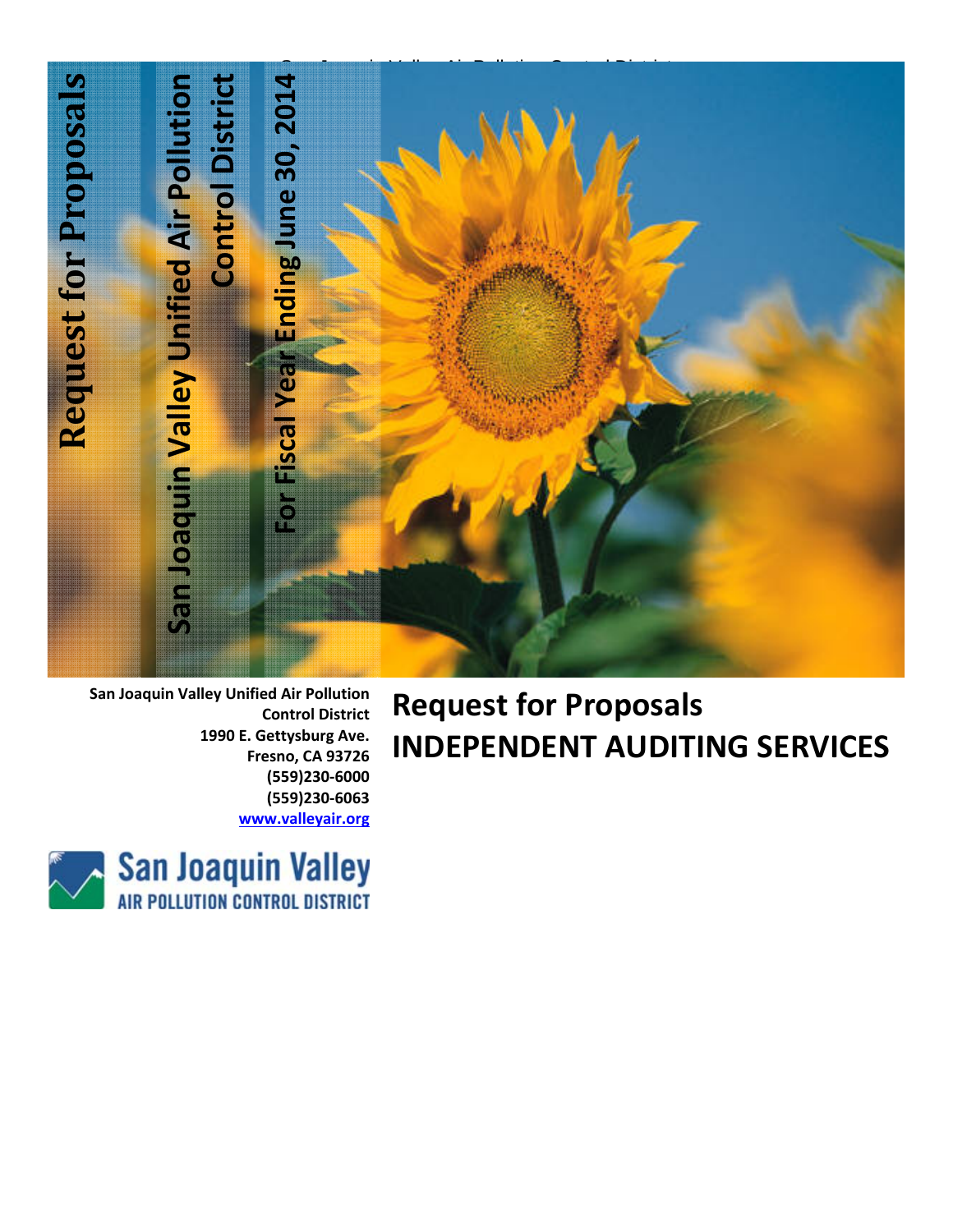## **Table of Contents**

| PREFACE AND INVITATION             | 3  |
|------------------------------------|----|
| <b>QUALIFICATIONS</b>              | 4  |
| <b>SERVICES RENDERED</b>           | 4  |
| <b>REPORTS REQUIRED</b>            | 5  |
| <b>SPECIAL CONSIDERATIONS</b>      | 5  |
| METHOD AND BASIS FOR COMPENSATION  | 6  |
| <b>ADDITIONAL SERVICES</b>         | 6  |
| <b>ASSISTANCE PROVIDED</b>         | 6  |
| <b>PROPOSAL REQUIREMENTS</b>       | 7  |
| <b>PROPOSAL DEADLINE</b>           | 8  |
| <b>EVALUATION OF PROPOSALS</b>     | 8  |
| <b>DISTRICT ORGANIZATION CHART</b> | 10 |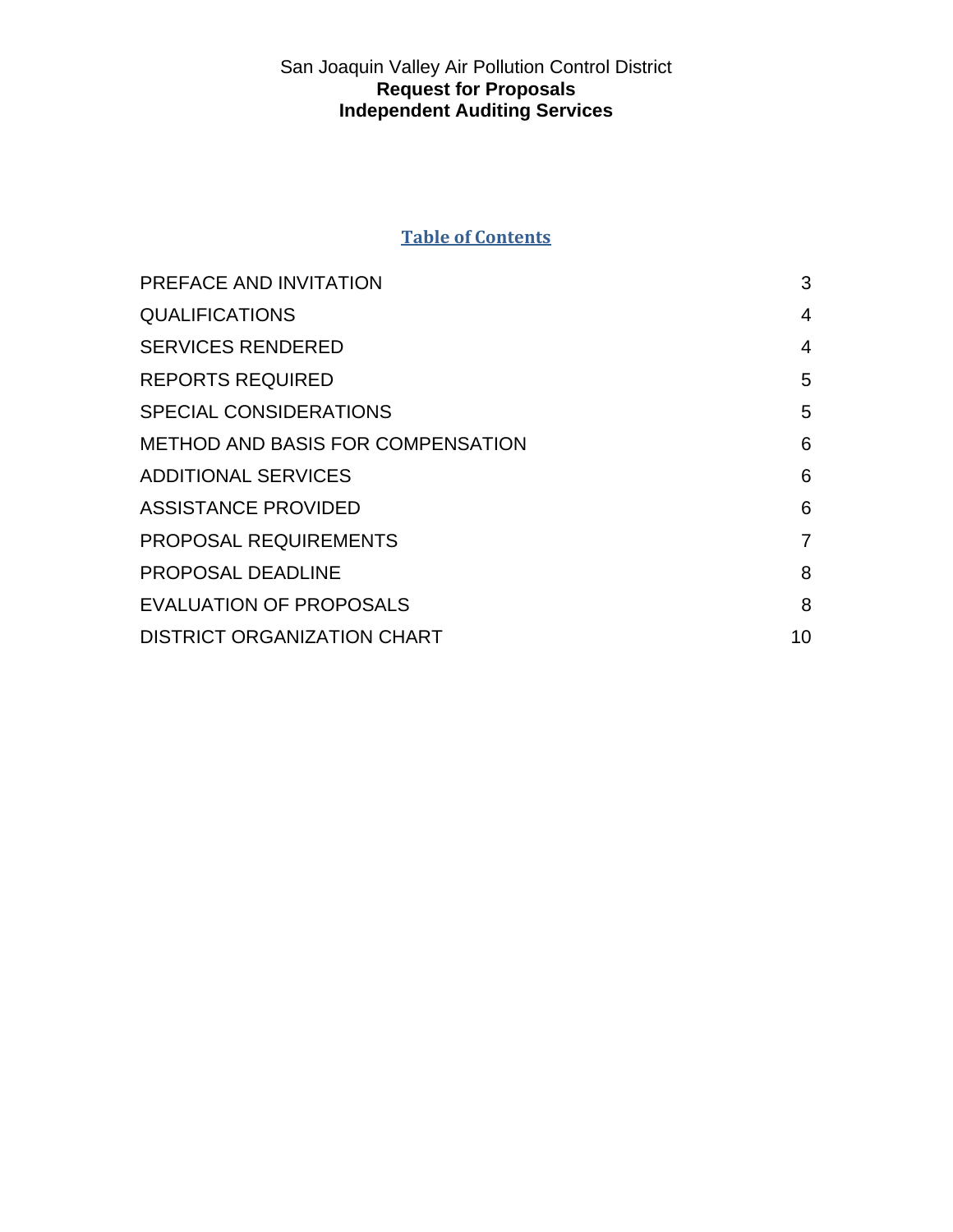## **PREFACE AND INVITATION**

The San Joaquin Valley Air Pollution Control District is a special district operating under the provisions of Sections 40150 through 40162 of the California Health and Safety Code. The District exists to develop and implement programs on a local level to meet the requirements of state and federal air pollution control laws.

The District's administrative offices are located at 1990 East Gettysburg Avenue, Fresno, California, the Northern Region office is located at 4800 Enterprise Way, Modesto, California, and the Southern Region office is located at 34946 Flyover Court, Bakersfield, California.

The District has assumed the fiscal responsibility for the San Joaquin Valleywide Air Pollution Study Agency. The San Joaquin Valleywide Air Pollution Study Agency is a joint powers agreement (JPA), between Fresno, Kern, Kings, Madera, Merced, San Joaquin, Stanislaus, Tulare and Mariposa Counties, for the purpose of designing, planning, programming, and implementing an ozone and air pollution study in the geographical territory encompassed by the member counties.

Through this Request for Proposals (RFP), the District invites experienced and qualified, independent certified public accountants licensed in the State of California to submit proposals to perform specified auditing functions.

Any inquiries concerning the request for proposals should be addressed to:

Charlie Hemphill Mehri Barati Charlie.Hemphill@valleyair.org Mehri.Barati@valleyair.org Accounting Manager or Director of Administrative Services (559) 230-6024 (559) 230-6021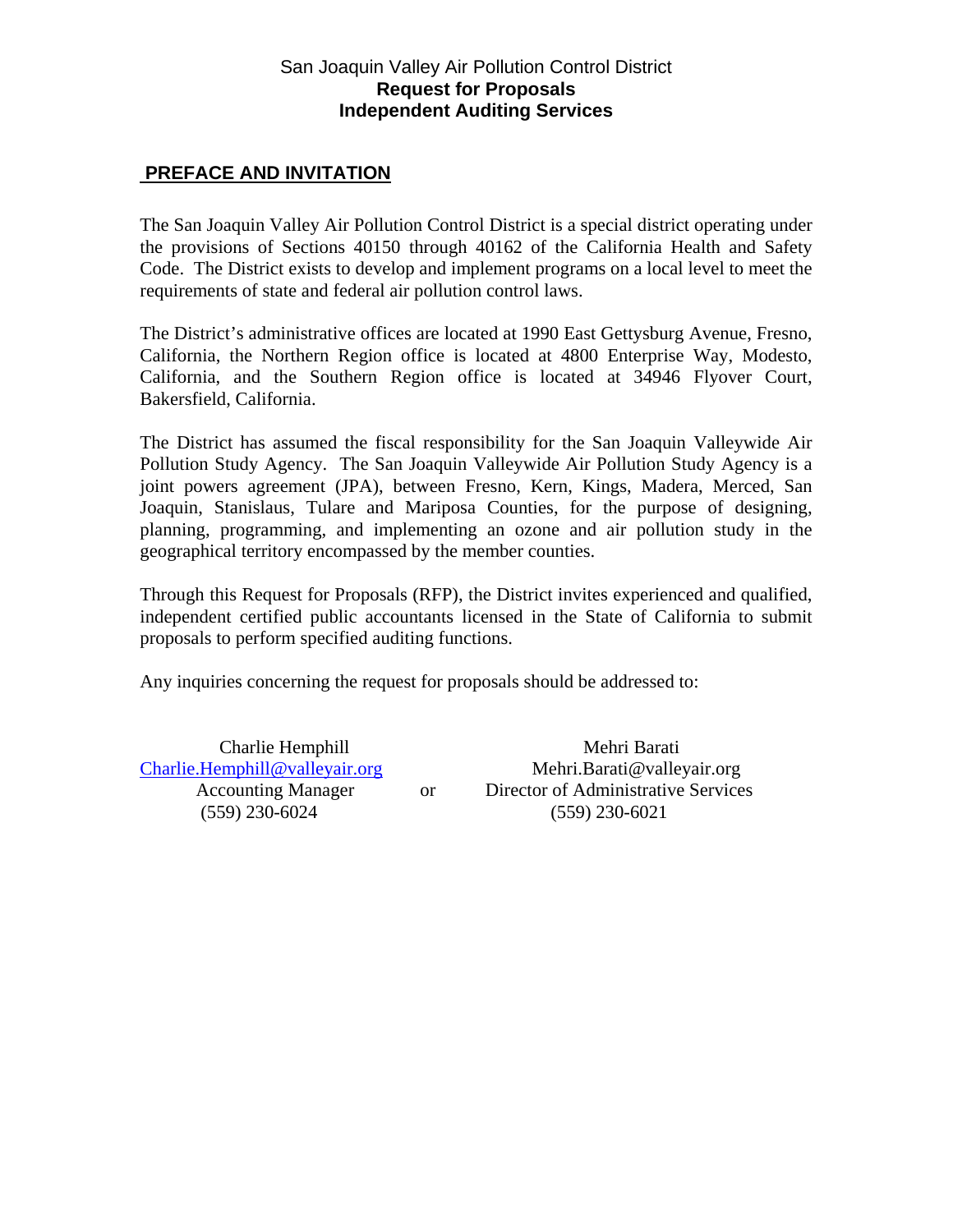## **QUALIFICATIONS**

Proposals will be accepted from firms with demonstrated experience and competency in governmental or nonprofit organization auditing. The minimum qualifications for firms submitting proposals are:

- 1. The firm must have as existing clients at least three (3) public agencies or nonprofit organizations in California; and during the past five (5) years the firm must have audited at least three (3) such public agencies or nonprofit organizations.
- 2. Members of the audit team shall be experienced in governmental fund accounting and electronic data processing (EDP). This shall include the senior member "in charge," who shall have at least (5) years recent experience in auditing such agencies or organizations.

# **SERVICES RENDERED**

A separate cost proposal is required for both the District and the Study Agency. The auditing services desired for each are as follows:

**Period of Audit -** The initial audit will cover the period from July 1, 2013 through June 30, 2014. The engagement will be for the audit period, with the right to extend the agreement under the terms and conditions agreeable to both parties. For continuity, the District prefers to maintain satisfactory services from a qualified firm for a minimum period of three to five years.

**Audit -** The scope of the audit includes an examination of all books, records, and accounts of the District in sufficient detail to express an opinion on the financial statements as a whole. The audit shall be performed in accordance with generally accepted auditing standards as included in the Statement of Auditing Standards published by the American Institute of Certified Public Accountants (AICPA) and any other pertinent AICPA Industry Audit Guides, the standards for financial audits set forth in the U.S. General Accounting Office's Government Auditing Standards (2003 Revision), the provisions of the Single Audit Act of 1984 (as amended in 1996), and the provisions of the U.S. Office of Management and Budget (OMB) Circular A-133, Audits of State and Local Governments.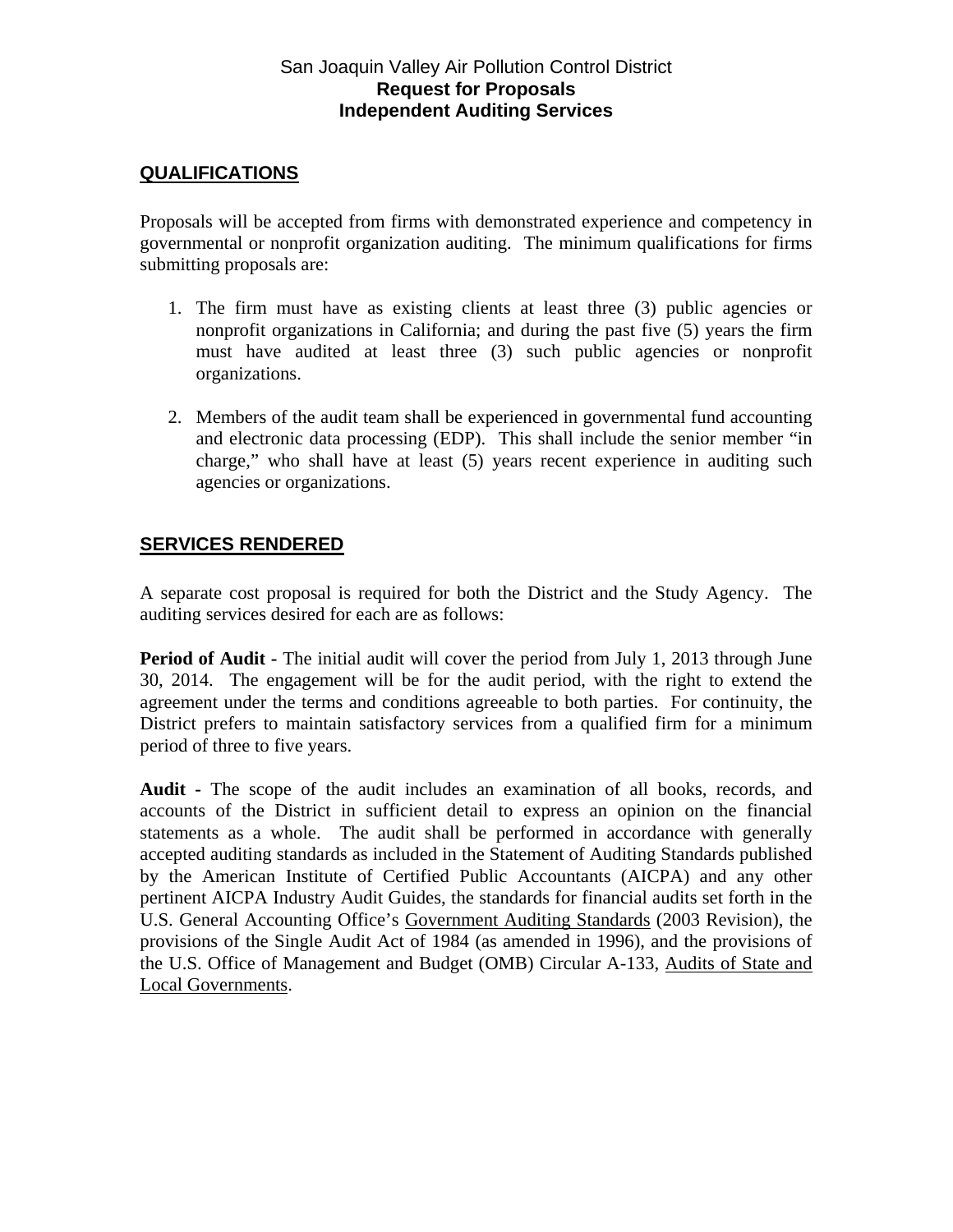## **REPORTS REQUIRED**

The following reports shall be provided for both the District and the Study Agency at the completion of the audit in accordance with the District audit instructions cited above:

 **Audit Report:** A Report on the examination of the financial statements of the District, including all accounts and funds. Unless mutually agreed upon between the District and the auditor, the financial statements and the notes to the financial statements will be prepared by the District. The draft and final reports must:

- 1. Comply with the audit requirements established.
- 2. Include Financial Statements, Notes to Financial Statements, and all required supplemental information.
- 3. Include an opinion on whether the District's Schedule of Expenditures of Federal Awards (SEFA) fairly presents the information contained in the audited financial statements, as required under OMB Circular A-133.

 **Management Report:** Contractor must submit a management report setting forth: (i) findings and recommendations for improvement resulting from the survey of internal control conducted as part of the examination; (ii) findings and recommendations for improvement in accounting systems where noted during the conduct of the examination; (iii) findings of noncompliance with laws, rules and regulations coming to the attention of the Contractor during the course of the examination; and (iv) any material items or reportable conditions coming to the attention of the Contractor during the conduct of the examination.

 A report on compliance with laws and regulations related to major and nonmajor federal financial assistance programs. This report should include an opinion on compliance with both specific and general requirements applicable to major federal financial assistance programs, and a report on compliance with laws and regulations applicable to non-major federal financial assistance program transactions tested.

 **Irregularities and Illegal Acts:** Contractor is required to develop an immediate, written report to the Executive Director/Air Pollution Control Officer of all irregularities and illegal acts or indications of illegal acts of which they become aware.

# **SPECIAL CONSIDERATIONS**

The District will send its Comprehensive Annual Financial Report to the Government Finance Officers Association of the United States and Canada for review in their Certificate of Achievement for Excellence in Financial Reporting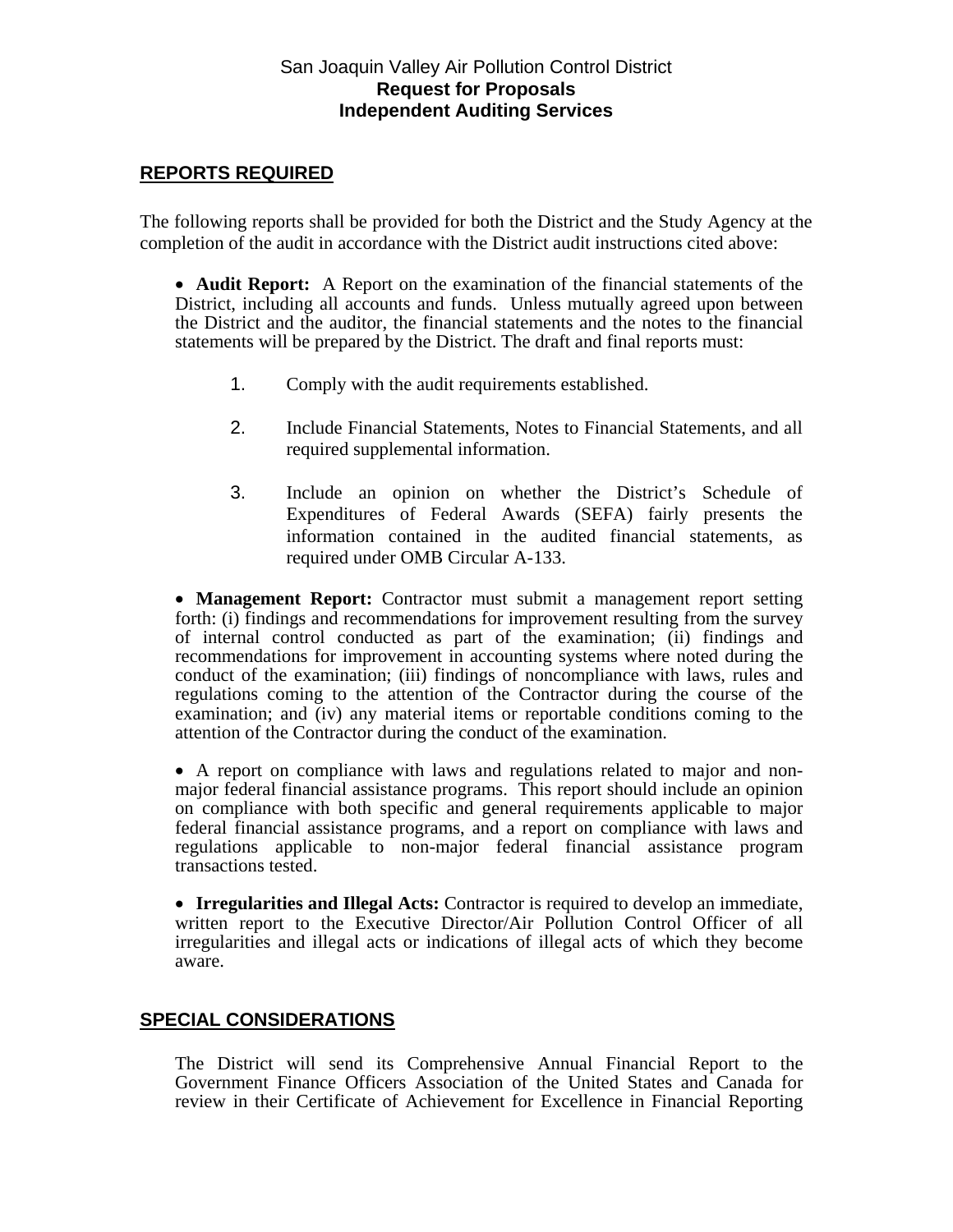program. Contractor may be required to provide special assistance to the District to meet the requirements of that program. A pre-audit conference will be held with designated District staff to review and discuss the schedule of the audit, establish all deadlines, and to determine responsibility and method of preparation for audit working papers.

#### **Working Paper Retention and Access to Working Papers:**

- 1. All working papers and reports must be retained, at the Contractor's expense, for a minimum of seven (7) years, unless the firm is notified in writing by the District of the need to extend the retention period.
- 2. In addition, Contractor must respond to the reasonable inquiries of successor auditors and allow successor auditors to review working papers if requested by District.

# **METHOD AND BASIS FOR COMPENSATION**

Separate cost proposals for the District and the Study Agency for services rendered are required. Proposals shall set forth an estimate of the total required hours and hourly rates by staff classification, an estimate of out-of-pocket expenses, and the resulting allinclusive total maximum fee for which the requested work will be done.

# **ADDITIONAL SERVICES**

Proposals shall contain provisions to the effect that in the event disclosures in the audit indicate extraordinary circumstances which warrant more intensive and detailed services, the Proposer shall provide all pertinent facts relative to the extraordinary circumstances, together with the Proposer's fee basis for such additional services.

## **ASSISTANCE PROVIDED**

The Finance Office staff and responsible management personnel will be available during the audit to assist the firm by providing information, documentation and explanations. The auditors will be provided office space in the Fresno office located near the accounting records. The preparation of the confirmations will be the responsibility of the auditors.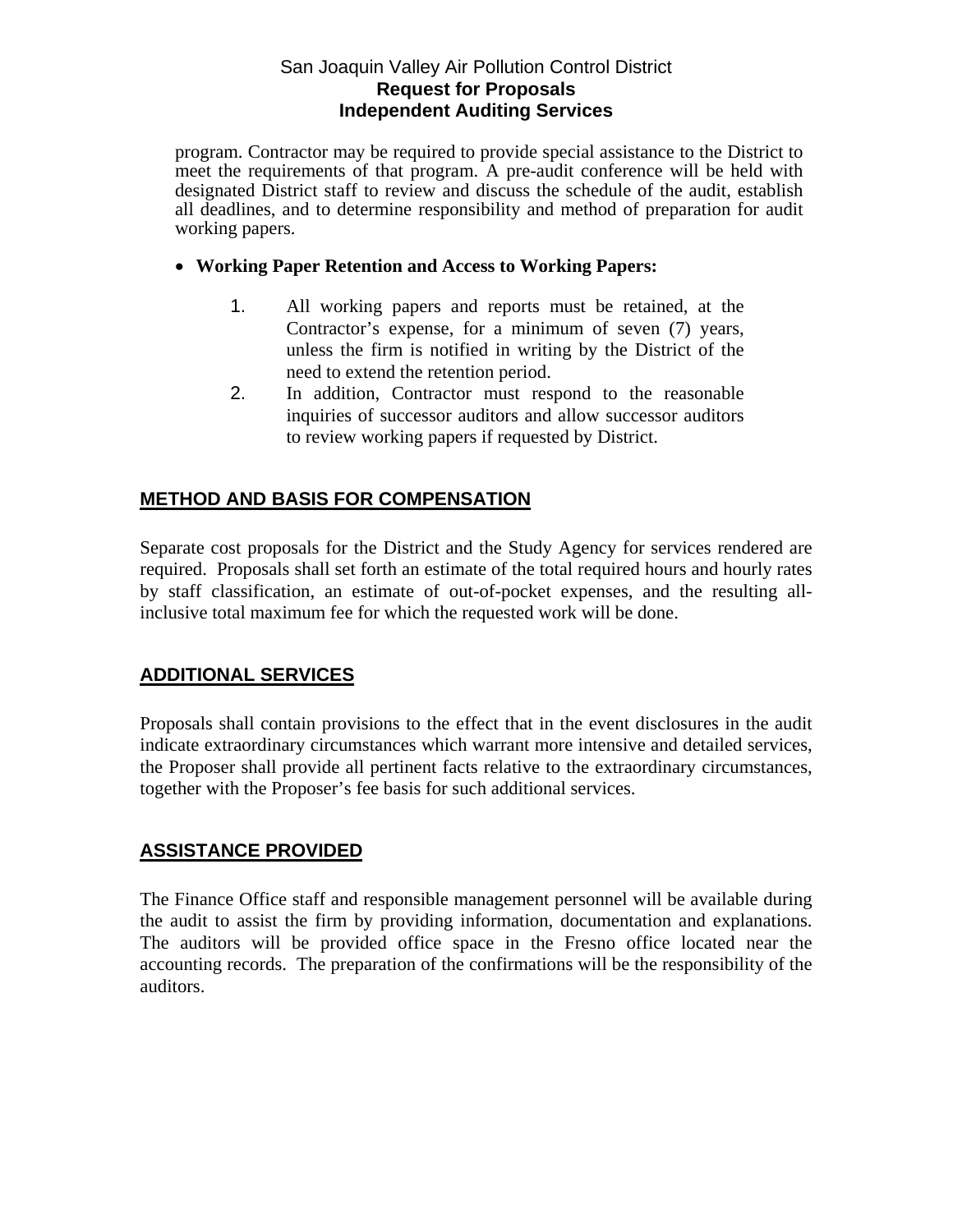## **PROPOSAL REQUIREMENTS**

In order to simplify the review process and to obtain the maximum degree of comparability, your proposal should be organized in the manner specified below.

**Title Page -** Show the proposal subject, the name of your firm, local address, telephone number, name of contact person, and the date.

**Letter of Transmittal -** Limit to one or two pages. (Separate letter of transmittal for the District and the Study Agency)

- 1. Briefly state your understanding of the work to be done and discuss how you will ensure the work is completed within the required time period.
- 2. State the all-inclusive fee for which the work will be done showing the hourly rate and estimated hours for each staff classification.
- 3. Give the names of the persons who will be authorized to make representations for you, their titles, addresses, and telephone numbers.

#### **Profile of the Proposer**

- 1. State whether your firm is local, national or international.
- 2. Give the location of the office from which the work is to be done and the number of partners, managers, supervisors, seniors and other professional staff employed at that office. Indicate the percentage of professional staff who are CPA's.
- 3. Describe the range of activities performed by the local office such as audit, accounting, tax service, or management services.

#### **Summary of the Proposer's Qualifications**

- 1. Identify the supervisors who will work on the audit, including staff from other than the local office, if any. Resumes for each supervisory person to be assigned to the audit should be included. (The resumes may be included as an appendix.) Include a statement that any personnel substitutions by the audit firm will be of equally qualified personnel.
- 2. Describe the recent local office auditing experience similar to the type of audit requested. Also, describe any recent local government or nonprofit audits which you local office has performed.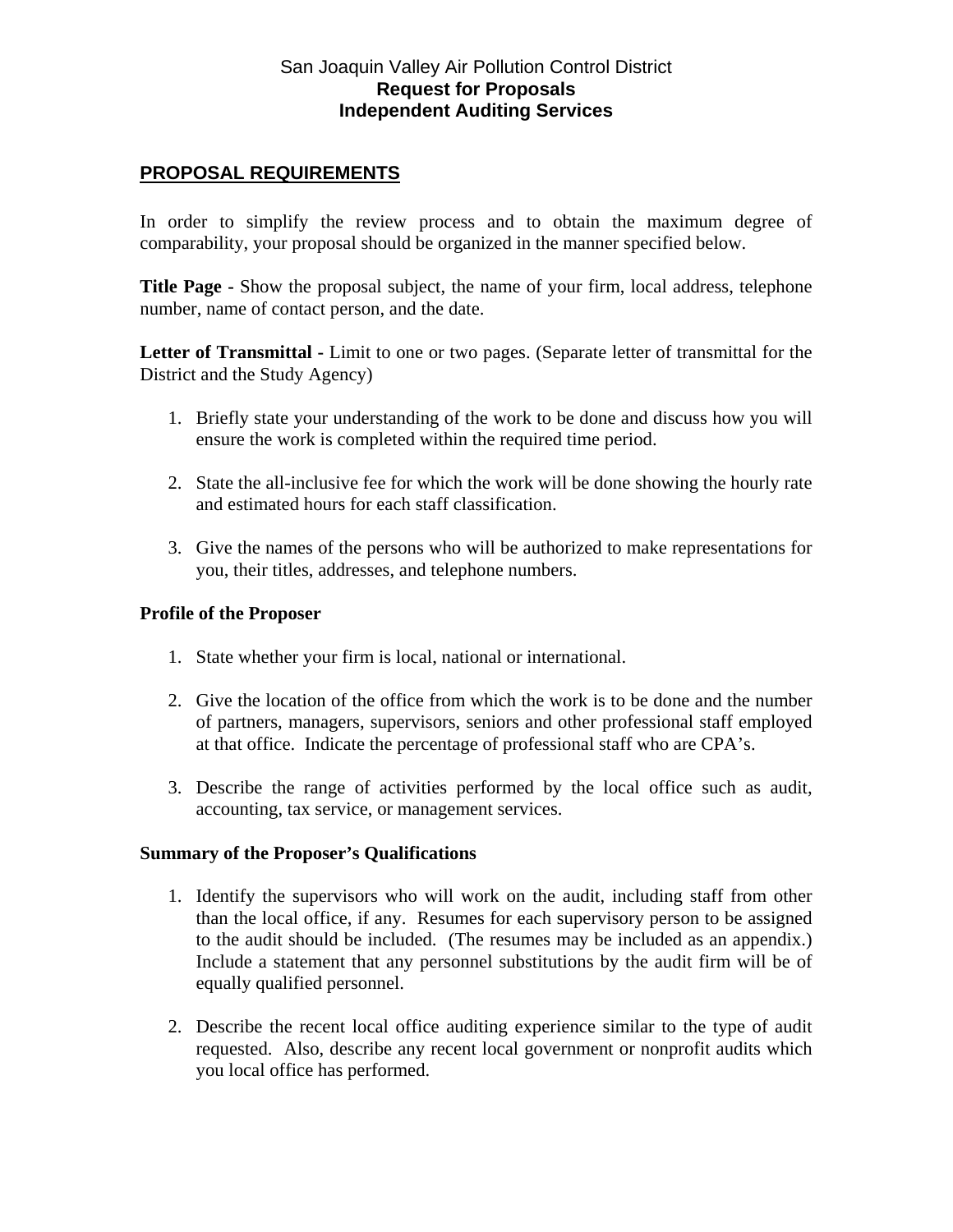3. Describe your personnel rotation policy or other policies to enhance independence and provide new insight into the audit process.

# **PROPOSAL DEADLINE**

A minimum of three printed copies and an electronic of the proposal should be forwarded to:

> Charlie Hemphill, District Accounting Manager San Joaquin Valley APCD 1990 East Gettysburg Avenue Fresno, California 93726-0244 Charlie.Hemphill@valleyair.org

Proposals must be received no later than **5:00 PM on Friday, May 9, 2014.** 

# **EVALUATION OF PROPOSALS**

The District selection of an auditor will be dependent upon the technical expertise and the cost. The following factors will be considered which, if any, of those submitting proposals shall be selected.

- 1. Responsiveness of the proposal in clearly stating an understanding of the work to be performed.
- 2. Technical experience of the firm.
- 3. Qualifications of the staff who will actually perform significant audit services under this proposal.
- 4. Cost of the work to be performed.

Proposals submitted will be reviewed by District Staff. The evaluation process will be directed primarily at those capabilities and advantages which are clearly shown in the written proposal, however, the District may request any or all firms to make oral presentations during the evaluation process. It is anticipated that a firm will be selected during the month of May 2014 and award of contract will be on June 19 by the District Governing Board.

The District reserves the right to reject any and all proposals submitted and to request additional information from Proposers.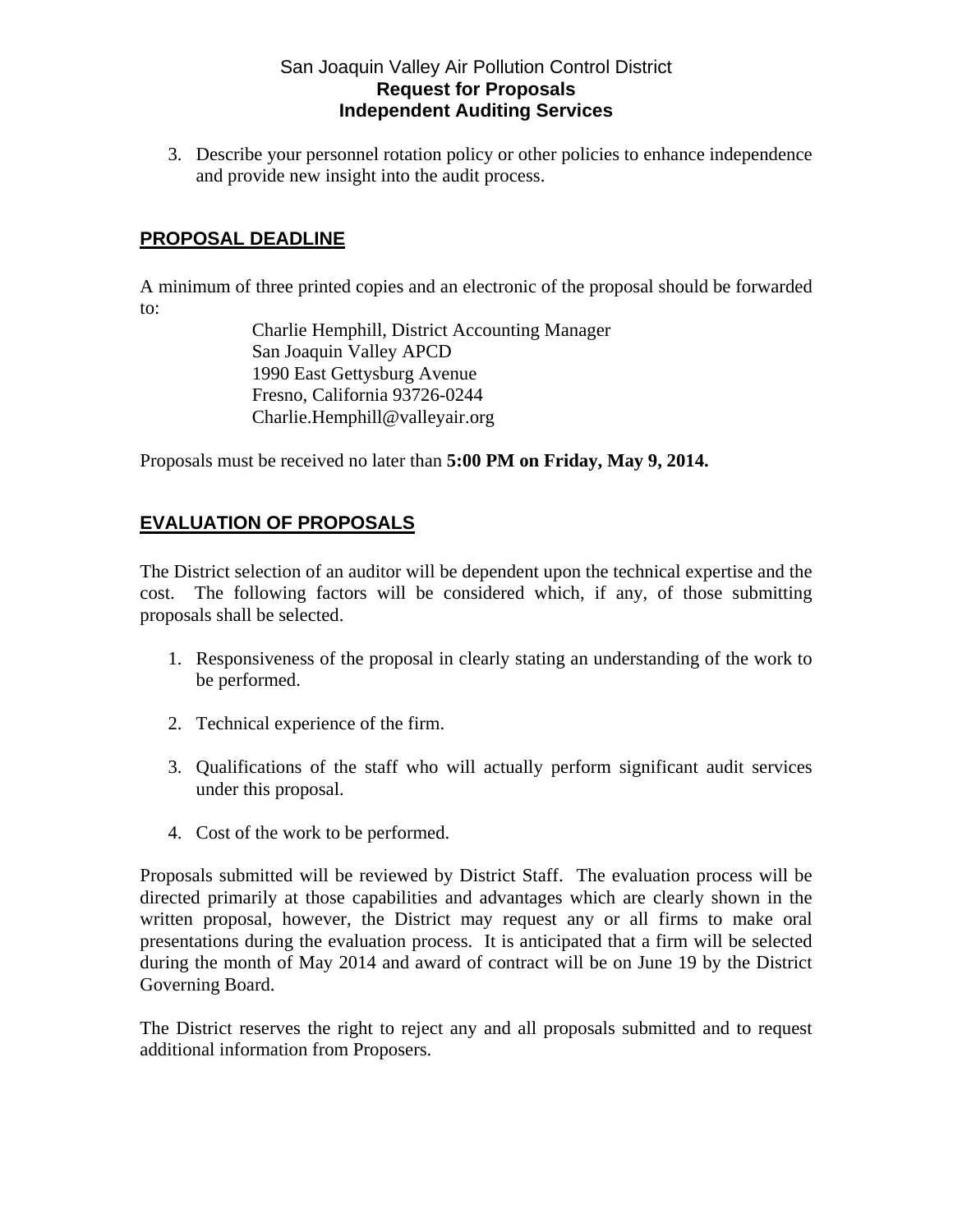The District shall be the sole judge of the proposal, and particularly, which one best qualifies for acceptance.

The District reserves the right to accept other than the lowest-priced proposal and to negotiate with the proposers if it is in the best interest to do so.

If you wish to obtain additional information or visit the District, please contact:

Charlie.Hemphill@valleyair.org Mehri.Barati@valleyair.org

Charlie Hemphill Mehri Barati Accounting Manager or Director of Administrative Services (559) 230-6024 (559) 230-6021